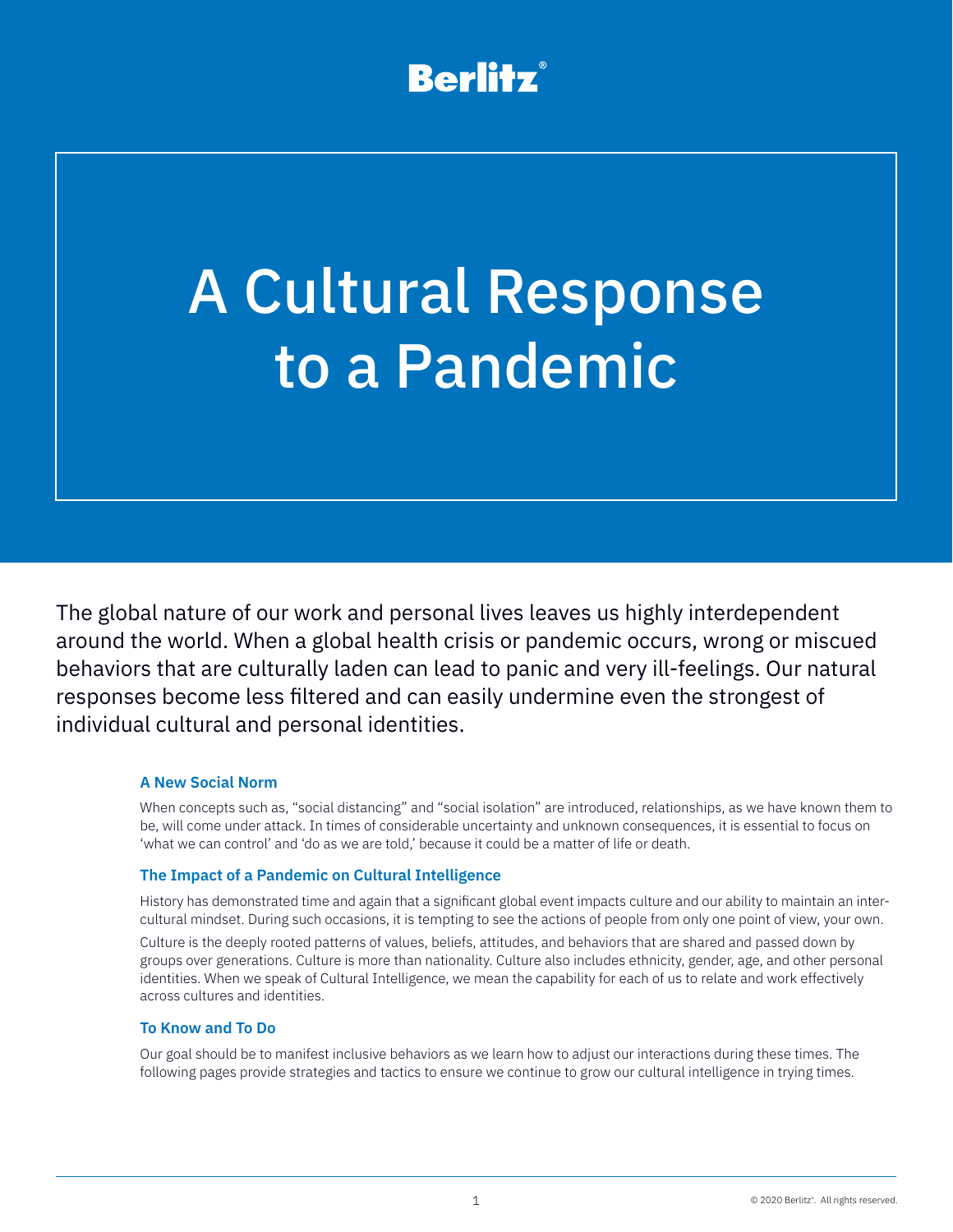# The Cultural Orientations Model®

At Berlitz, we embrace the Cultural Orientations Model® (COM) as the basic building block of the Cultural Orientations Approach® (COA). The COM's primary function is to introduce a valid, neutral, and non-judgmental vocabulary for explaining culture.

The foundation of the COM is the Cultural Orientations Indicator® (COI). The COI measures preferences, not behaviors. It can allow us to focus on specific cultural preferences to determine how global events may impact them.\*

The COI reveals 34 cultural preferences grouped inside three dimensions of culture: interaction style, thinking style, and sense of self. This guide focuses on 12 cultural preferences that are particularly relevant in this pandemic and helps us respond to colleagues around the world.

### **Interaction Style**

The Interaction Style outlines how people tend to communicate and engage with others at work. One such preference is Being/Doing. The Being/Doing continua tells us how we balance relationships and tasks.

Also, under the Interaction Style dimension of culture is the continua of Expressive/Instrumental. Expressive/instrumental describes how we like to handle and display emotions.

### **Thinking Style**

The second of the three dimensions of culture is called Thinking Style, which determines how people tend to process information at work. One preference that is measured is the Low/High Context continua. This continuum tells us how we prefer to derive and package meaning.

The Past/Future continua tells us how we prefer to reference information.

### **Sense of Self**

The third of the three dimensions of culture is called Sense of Self, which determines how people tend to view identity and motivation. One preference that is measured is the **Control/Constraint** preference. This tells us how empowered we see ourselves over the circumstances of our work/life.

Also, under the Sense of Self dimension is the preference Individualistic/Collectivistic. This preference describes how we experience group membership or how we identify with a given group.

\* To learn more about the Cultural Navigator and the Cultural Orientations Indicator assessment, go to: *<https://www.berlitz.es/en/cultural-orientations-indicator>*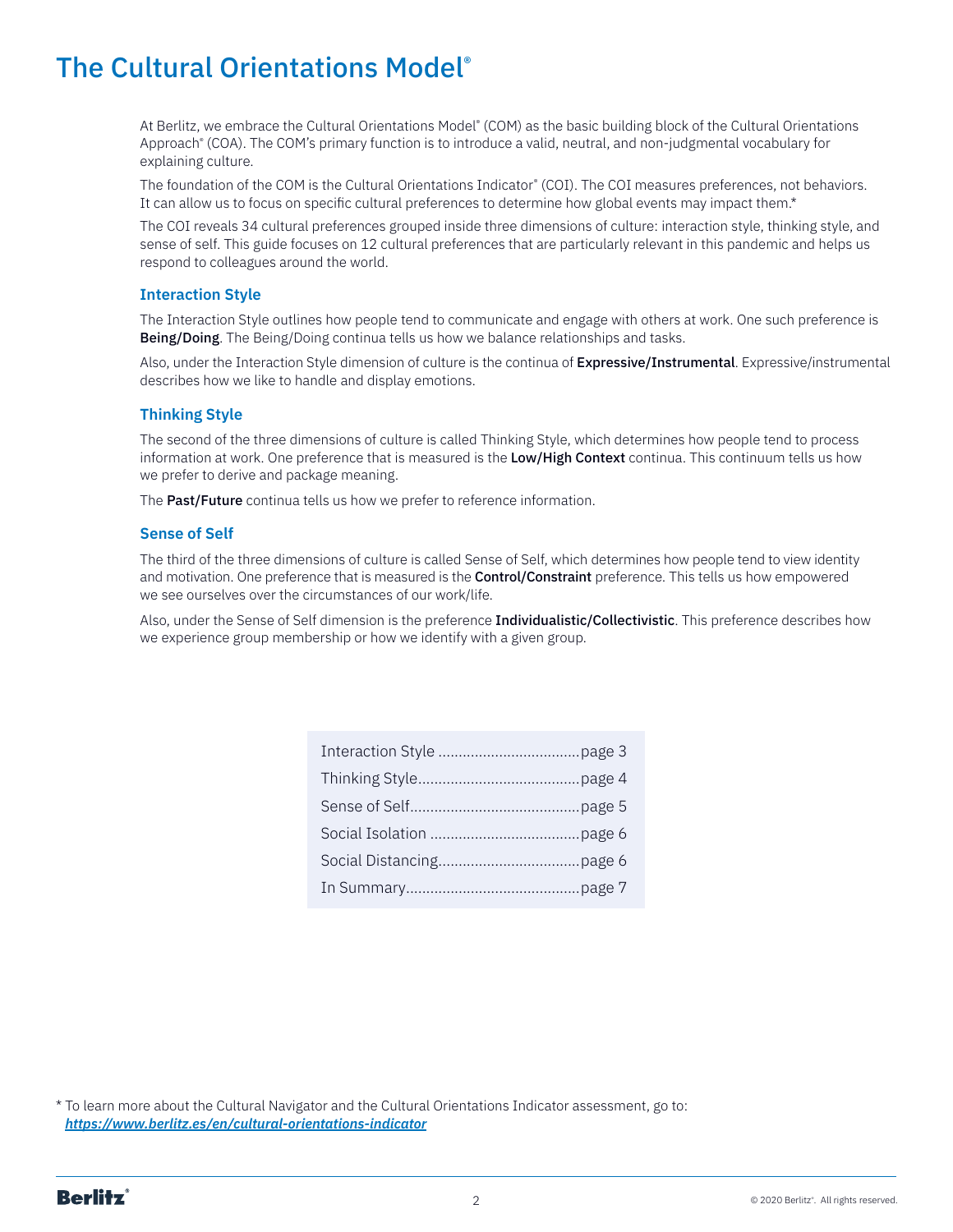# <span id="page-2-0"></span>Interaction Style

## **BEING/DOING**

**To Know** An individual with a *Doing* preference takes pride in accomplishing tasks and driving measurable outcomes. For an individual with a strong preference for doing, the social distancing concept may be viewed as an enabler. They may achieve work-related goals while increasing productivity.

> It is necessary to be mindful that for many of our colleagues with a *Being* preference prioritizing focus on relationships rather than tasks may be difficult. They may feel isolated and over anxious depending on where they are. The *Being* preference values engagement with people over goal attainment.

- **To Do** Think of the human side of virtual work.
	- Concentrate less on output and practicality; it's the personal connections that are valued here.
	- Understand the significance of building and maintaining relationships with your colleagues with a *Being* preference yet, responding to deadlines, and meeting goals for the *Doing* preference.
	- Virtual and remote workers need to be especially mindful here.

*Relationship or Task! Pick one! A person with a more definite preference for Being will be seeking ways to visually*  and aurally connect. Empathic communication is critical here. An individual with a very strong Doing preference may *appreciate written checklists, daily updates, and quickly go along their way. In both cases, cultural regard for one's preference is the centerpiece for a healthy working relationship.*

### **EXPRESSIVE/INSTRUMENTAL**

**To Know** *Expressive* work is an emotional experience. Expressiveness plays an integral role in convincing and persuading people with whom you work to adopt a point of view.

> *Instrumental* work values factual, objective, and pragmatic exchanges. Communications are focused on problemsolving or are issue centered. *Instrumental* communicators tend to have limited tolerance for displays of emotion in the workplace.

- **To Do** During this time, *Instrumental* communicators will need to be mindful of how they communicate with their *Expressive*-oriented colleagues. Here are some tactics that can assist in this process:
	- Take time to understand the emotional needs of your coworkers. Individual attention in a virtual environment is particularly needed here.
	- Allocate time to discuss the pandemic so that they feel you are interested and empathetic to their experiences.
	- To build rapport, you may need to emotionally connect with coworkers identify your strategies to demonstrate emotion.
	- Empathize with others when appropriate or identify an opportunity to be the first one to discuss the emotional challenges of experiences during these difficult times.

*Drama Queens, Unite! Poker Faces Rock! Expressive communication refers to the ability to communicate using verbal language and non-verbal cues, such as gestures and facial expressions. Social distancing and isolation could significantly impact a person with a high cultural need for expressive communication behaviors, both in person and virtual. There could be a lot of miscommunication.*

*Instrumental communication (outcome-oriented) carries a primary goal to 'transmit' an intended meaning (informational and persuasive) accurately and effectively, and in which communication is merely a means to an end. In a 'just the facts' environment, hurt feelings and increased anxiety can be more present during times of crisis. So, not having as much access to people due to social isolation or, for other reasons, the use of non-verbal measures can be extra stressful for both the Expressive and Instrumental communicator, but for different reasons.*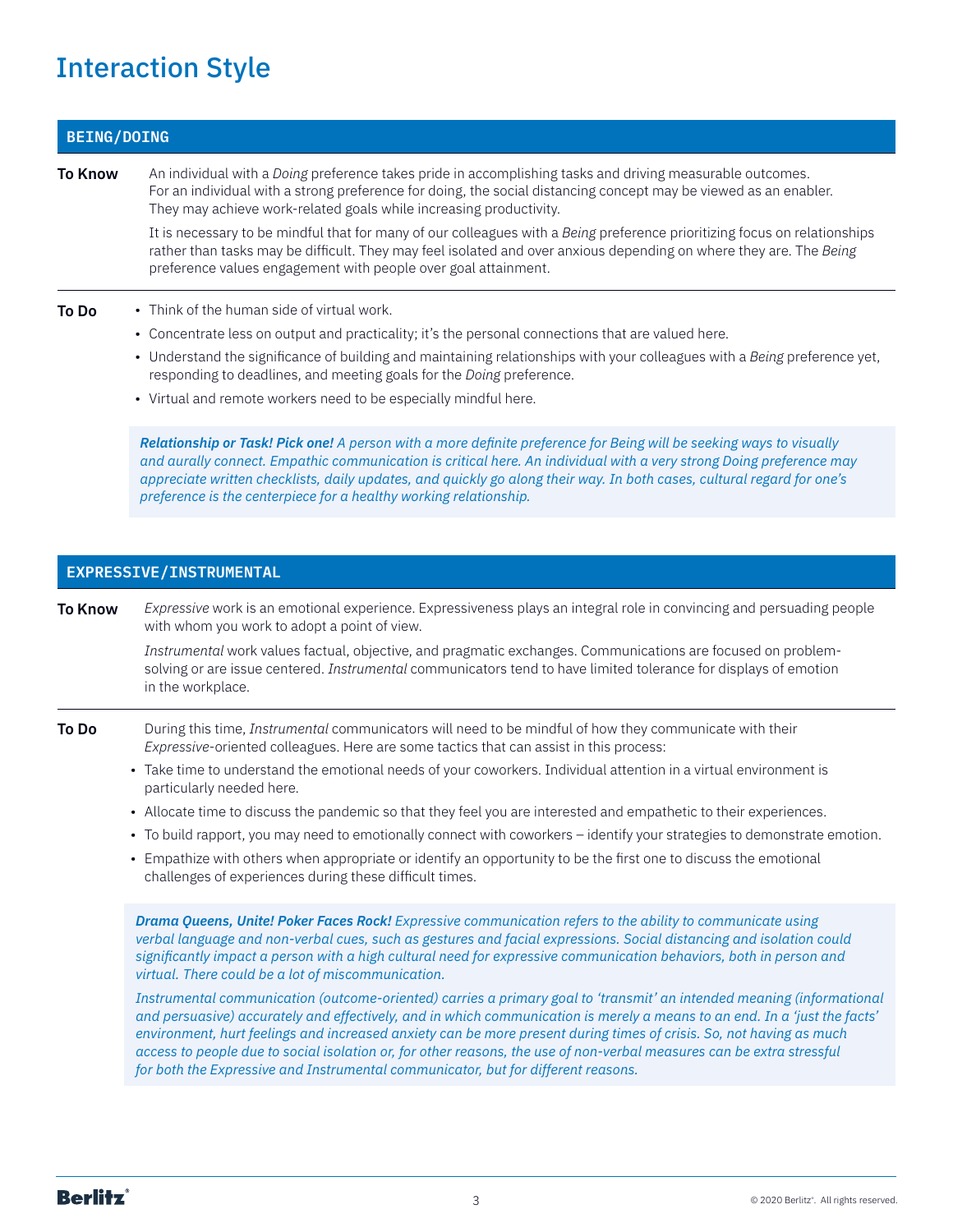# <span id="page-3-0"></span>Thinking Style

# **LOW/HIGH CONTEXT**

**To Know** As a *Low Context* communicator, we tend to pay close attention to words and focus less on the circumstances of the situation and non-verbal behavior. We tend to make our instructions and demands precise and possibly ignore subtleties in communication that might imply a concept without clearly stating it.

> This can be daunting for our *High Context* colleagues, especially during this new normal. *High Context* communicators pay attention to, and give meaning to all within their purview. Here are some strategies to enhance our communications with *High Context* counterparts.

#### **To Do** • For online meetings, keep the video on whenever possible so that you can see each other.

- Pay more attention to non-verbal, para-language behaviors and overall contextual components of communication.
- Correct miscommunications diligently using an empathic communication style.
- Be patient with silence during virtual sessions as silence could mean someone needs time to formulate a response.

*Low Context cultures have a low level of shared context and they tend to be implicit and insular therefore their communication style may cause more offense and resentment during a crisis.*

*High Context cultures assume a higher level of shared context and are strongly inclined to indirect methods of communication. In a crisis they are more vulnerable to communication breakdowns.* 

*Be mindful that when Low and High Context communicators interact, they take away different messages from the same conversation when they do not recognize the difference in styles. This can impact their ability to build trust and healthy relationships.*

### **PAST/FUTURE**

**To Know** Individuals with a *Past* preference look to the past as a guide and model for present and future behavior. In many instances, their response is guided by the need to preserve consistency.

> For *Future*-oriented individuals, they are guided by long-term projections and evaluating the past by its potential for the future. These individuals judge ideas based on their long-term benefits.

> During a global crisis, our patience to work with the other orientation will be limited as it is easier to gravitate to what is familiar and known.

#### **To Do** *Past Orientation*

- Practice visioning and long-term planning to accommodate future thinkers.
- Pause and listen more carefully to potential advantages of something new before discounting it.
- Resist blocking initiatives that require a change in proven processes.

#### *Future Orientation*

- Focus on present requirements especially considering the new normal and how work is changing now.
- Recognize the significance and importance of history, tradition, and consistency.
- Consider immediate concerns when you are deciding on a plan of action.

*If your cultural orientation is strong in the Past preference, you will need to move toward the understanding that in a pandemic, which affects everyone, there will be no returning to the way things used to be. Much the way the world was affected by the 9/11 attacks, there will be a new normal that you will need to embrace.*

*If your cultural orientation is strong in the Future preference, you will need to understand that not everyone sees the benefits of a new normal just yet. During a pandemic where everyone is being affected in different ways, you should embrace empathy and understanding as everyone works toward understanding how a new normal might look.*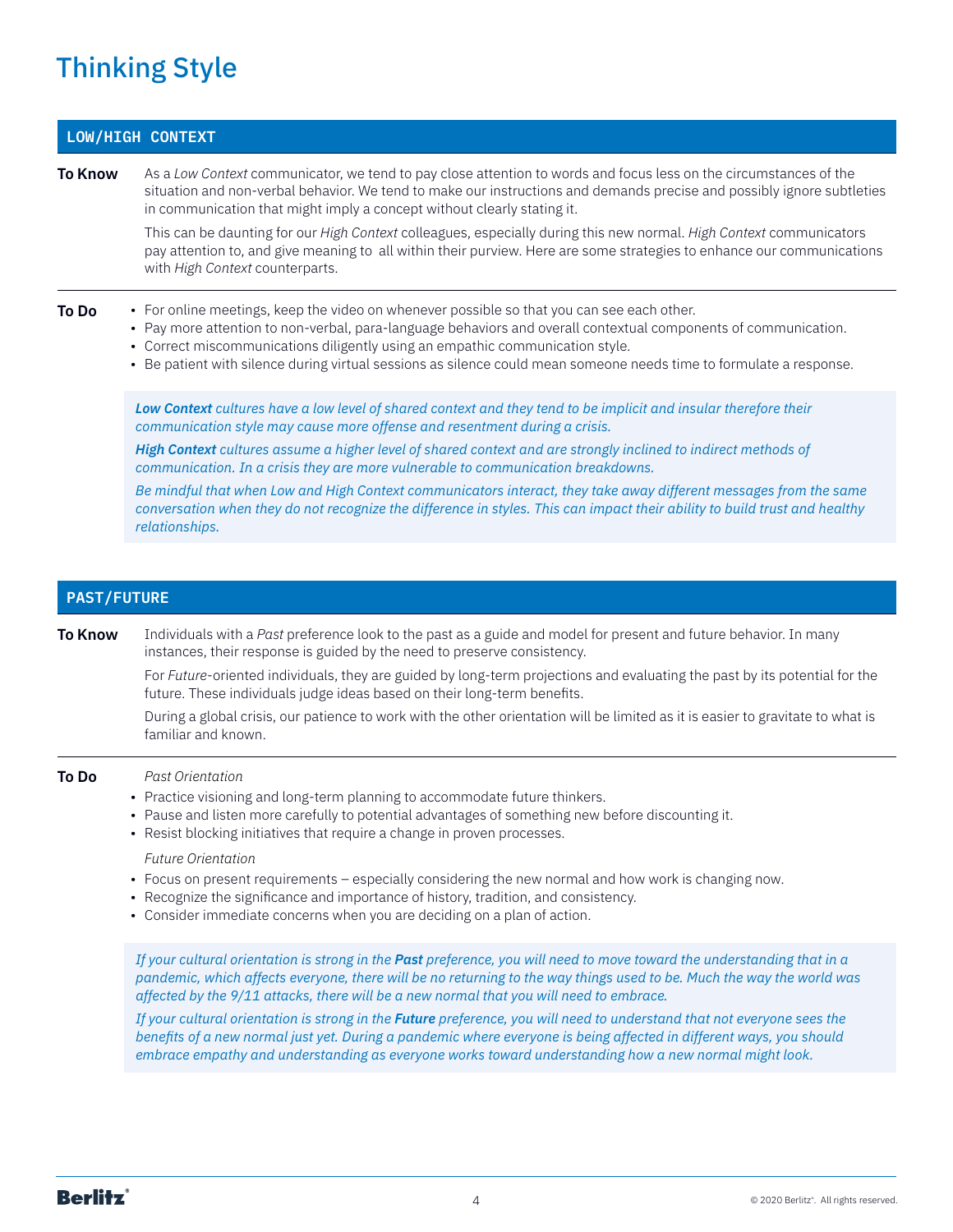# <span id="page-4-0"></span>Sense of Self

### **CONTROL/CONSTRAINT**

**To Know** Individuals with a *Control* orientation believe destiny is primarily in their own hands. Following the rules associated with social distancing or isolation can be extremely challenging as they want to find solutions now, which may not be possible based on our challenges with the environment. A *Control*-oriented person is proactive, assertive, and naturally likes to take charge and initiative.

> On the other hand, a *Constraint*-oriented person lives and acts within the limits of their environment. They believe that in the larger scheme of things, the situation will generally work out, and it is presumptuous, even naïve, to claim direct control over organizational and business environments.

During challenging times, someone with a *Constraint* environment may need more empathy and understanding from their *Control*-oriented counterparts.

- **To Do** Here are some suggestions to work effectively with a *Constraint* preference:
	- Patience will go a long way in interacting with a constraint preference.
	- Approach new situations carefully and slowly let it take its course rather than taking over.
	- Phase-in your initiatives and contributions incrementally and adjust your timelines if possible.

*Let others lead. Acting on a control preference is not the best answer in a crisis. While businesses or organizations can offer a centralized response from their headquarters, the decisions and actions must be made by leaders in their regions as they know best what works in their environment.* 

*Be aware of the leaders in the field and how empowered they feel. You will have to adjust your conversations and be flexible with decisions and actions made by leaders. Empowerment can only happen when headquarters is willing to relinquish control. Be mindful, give direction, set the boundaries, and then be willing to support where required and get out of the way when it is not necessary.*

# **INDIVIDUALISTIC/COLLECTIVISTIC**

**To Know** An *Individualistic* culture is one that is motivated primary by their own personal accomplishments and potentials. Most cultural groups in Western societies are individualistic cultures where they emphasize individual motivation and personal independence and achievement as the cornerstones of identity.

> In a *Collectivistic* culture, the needs and goals of the group are prioritized over the needs of individuals. Most cultural groups in Asia, Africa, Central, and South America exhibit collectivistic behaviors.

- **To Do** *Individualistic Preference*
	- Consider the impact of your decision and action on the group rather than you as an individual.
	- Understand the need of those who identify with and are motivated by collective undertakings.
	- Increase tolerance for situations in which an individual's choices are absent.
		- *Collectivistic Preference*
	- Develop a comfort level in doing something based on your motives or in your interest.
	- Be willing to share your personal opinions rather than the group's opinion.
	- Put your attention before the groups and take accountability for a given project.

*To wear or not to wear a mask. Panic over this global crisis has seen a shortage of face masks worldwide. The ease of wearing or not wearing a mask depends on whether we are part of an individualistic or collectivistic society. In Asia, wearing face masks is often seen as a collective responsibility to reduce disease transmission, and often it symbolizes solidarity. Many see it as a collective responsibility to minimize transmission of any disease, and many businesses in Asia have signs barring customers without masks from entering, while authorities have made the wearing of masks compulsory in public. In many European countries and the United States, people have been encouraged not to wear masks when they go out and to wear them only when they are infected. These differing views can be used to racialize or stigmatize other cultures; hence it is essential to recognize the fundamental differences based on national cultural preferences.*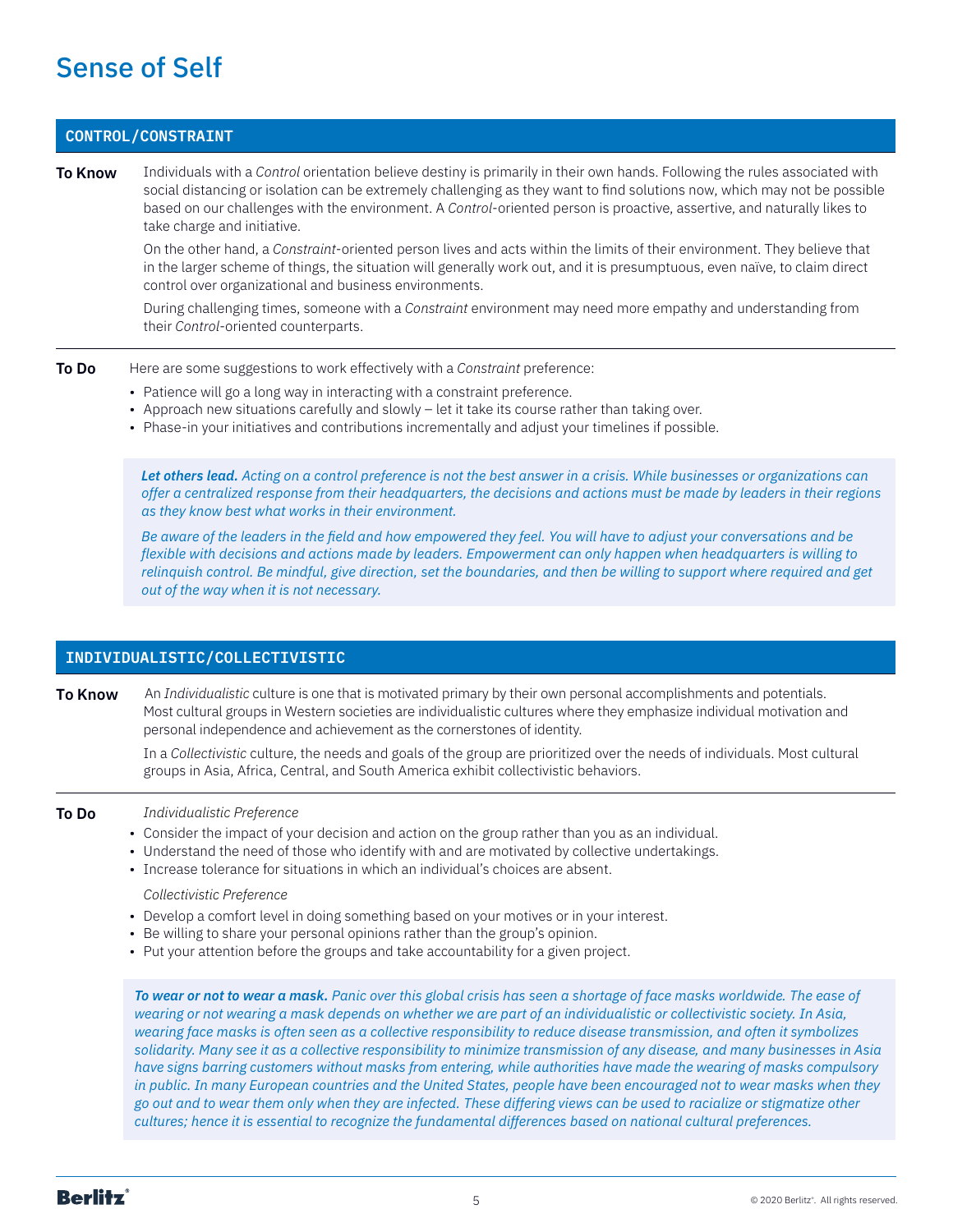# <span id="page-5-0"></span>Social Isolation

Social isolation ranges from the voluntary isolate who seeks disengagement from social intercourse for a variety of reasons to those whose confinement is involuntary or imposed by others. Isolation prevents the spread of an infectious disease by separating people who are sick from those who are not. It lasts if the condition is contagious. It is thought that 14 days of isolation is appropriate as it relates to the COVID-19 virus. Quarantine and isolation have similar objectives but are not the same.

- Isolation separates sick people with a contagious disease from people who are not ill.
- Quarantine separates and restricts the movement of people who were exposed to a contagious disease to see if they become sick. *<https://www.cdc.gov/quarantine/index.html>*

Isolation can occur at four levels. They are:



# Social Distancing

Social distancing is a way to keep people from interacting closely or frequently enough to spread an infectious disease. It is deliberately increasing the physical space between people to avoid spreading an illness. Staying at least six feet away from other people lessens your chances of catching COVID-19.

*What is social distancing doing to me? How am I relating to this requirement? How am I internalizing this social distance concept? What can I do to take care of myself? How can I keep it all in perspective?*

These questions are perhaps things you've asked yourself over these past few days. Social distancing has personal and cultural fallout that are processed very differently across individual identities and cultural expectations.

We suggest the following things to think about and do:

- 1. **Educate yourself.** Genuinely engage in cultural due diligence behaviors and ask questions, so you are responding to fact or informed science-laden opinions, not politicized or ill-informed comments.
- 2. Connect with others, including loved ones, coworkers, community leaders, reputable media resources, etc. to justify your feelings. Be careful and mindful of what you are considering as information, then behave as appropriate.
- 3. Find your sweet "coping" spot and relax. Whether a solitary spiritual moment is your thing, catching up on reading while lying in a hammock, or deep cleaning and de-cluttering areas in your living space is your thing, do it!